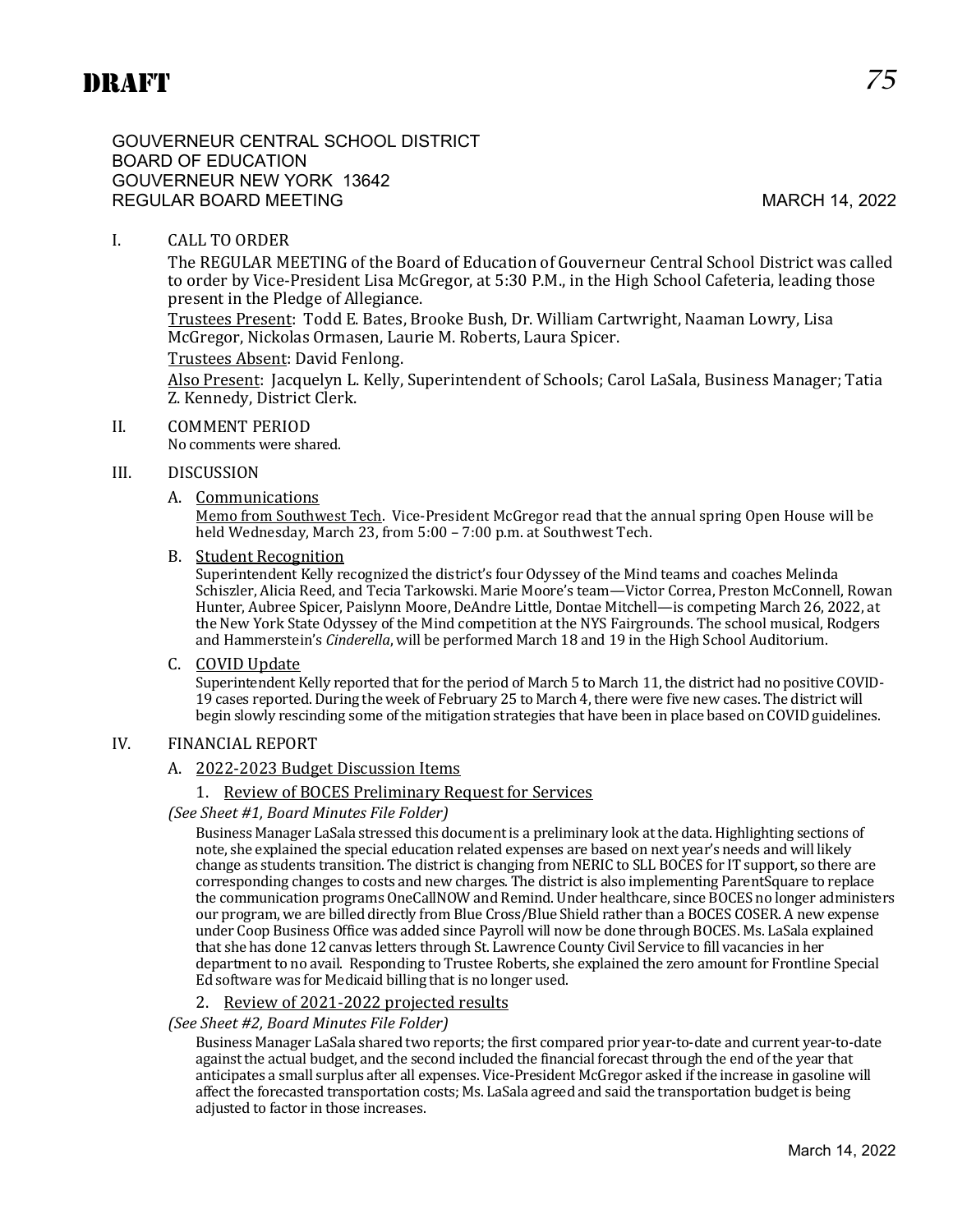# *76*

#### IV. FINANCIAL REPORT (CONTINUED)

### A. 2022-2023 Budget Discussion Items (Cont.)

#### 3. Review 2022-2023 anticipated trends for revenues and expenditures

#### *(See Sheet #3, Board Minutes File Folder)*

Business Manager LaSala reviewed factors that could affect future budgets, including declining enrollment and an increase in population needs such as percentage qualifying for free/reduced price lunch. On the revenue side, the approved 1.5% property tax increase will generate \$100,283. Using last year's current year full value, she stated that a resident with Basic STAR would see an estimated tax increase of \$5.98 for a home valued at \$60,000 and \$13.96 for a home valued at \$100,000. With Enhanced STAR, the tax increase is \$0.00 for a \$60,000 home, and \$7.54 for a home valued at \$100,000. There is an anticipated increase of state aid of more than \$1.5 million that includes increases to Foundation Aid and expense driven aids such as Transportation and BOCES. Regarding expenditure projections, the Consumer Price Index (CPI) was 4.7% in February, and that was used for the 2022-23 tax cap calculations; for comparison, the February 2021 CPI used for the 2021- 22 tax cap was 1.23%. The May 2021 CPI amount of 3.2% was used for extensions on transportation contracts, but we negotiated a 0% increase at that time. With the CPI now over 7%, the upcoming transportation bid will be significantly higher. We also anticipate significant increases to utilities, gasoline, and diesel. Other items she discussed included retirement projections; the ERS rate decreased from 15.5% to 13.5%, and the TRS rate increased from 9.8% to 10.29%. Medicare premiums had a 14.5% increase, and health insurance premiums had a slight increase. Ms. LaSala reviewed the remaining budget calendar, reminding board members that they will review the final BOCES commitment form and 3-part budget at the next meeting on March 28, and the proposed budget adoption and approval of the property tax report card is scheduled for the April 11 meeting. The Budget Hearing will be held May 9, and May 17 is the vote.

#### V. UNFINISHED BUSINESS

None.

#### VI. CONSENT AGENDA

Vice-President McGregor asked if any member on the Board wished to have any item on the Consent Agenda removed for special consideration and discussion. Trustee Laurie M. Roberts asked that Item B, Claims Auditors Reports, be removed for special consideration and discussion.

### **Motion to approve Consent Agenda Items A, C, D, E**

Upon presentation and recommendation of Jacquelyn L. Kelly, Superintendent of Schools, motion made by Trustee Dr. William Cartwright, and seconded by Trustee Naaman Lowry, that the Board of Education approve the following items, A, C, D, and E, as a consent agenda:

#### A. Minutes

Approve the Minutes of the Regular Meeting of February 28, 2022, as presented.

#### C. CSE Business

#### *(See Sheet #5, Board Minutes File Folder)*

Approve the services, including additions, modifications, and deletions, for the following classified students, as reflected in the attached CSE Meeting Minutes report:

# **CSE Student ID#:**

| 5103097 | 5102783 | 5103416 | 5103125 | 5103157 | 5103591 | 5103792 |
|---------|---------|---------|---------|---------|---------|---------|
| 5103327 | 5104053 | 5102780 | 5100865 | 5102298 | 5102527 | 5102406 |
| 5101866 | 5101256 | 5102291 | 5103480 | 5101496 | 5103619 | 5103315 |
| 5102299 | 5102021 | 5101581 | 5100779 | 11922   | 11955   | 14052   |
| 5100432 | 5103716 | 5103775 | 5103036 | 14076   | 5101808 | 5104084 |

#### D. CPSE Business

#### *(See Sheet #6, Board Minutes File Folder)*

Approve the services, including additions, modifications, and deletions, for the following classified students, as reflected in the attached CPSE Meeting Minutes report:

#### **CPSE Student ID#:**

#### 5104450 5103389

#### E. Treasurer's Report February 2022

*(See Sheet #7, Board Minutes File Folder)*

Accept the Treasurer's Report for the month of February 2022, as presented.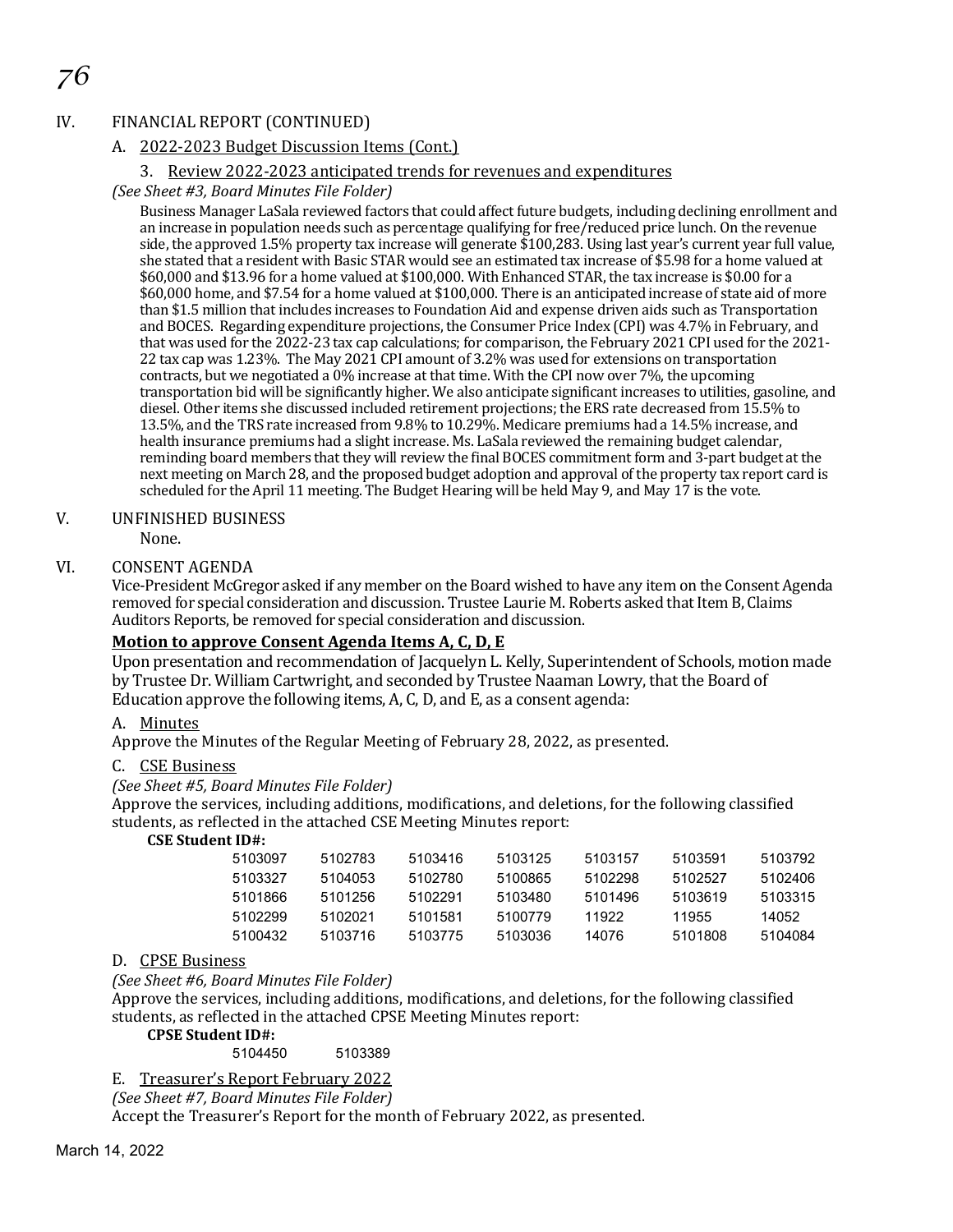#### VI. CONSENT AGENDA (CONTINUED)

# **Vote on Consent Agenda Items A, C, D, E**

YEAS: All Trustees Present

#### **MOTION CARRIED. CONSENT AGENDA ITEMS A, C, D, E, APPROVED AS PRESENTED.**

#### B. Claims Auditor's Reports

*(See Sheet #4, Board Minutes File Folder)*

Upon presentation and recommendation of Jacquelyn L. Kelly, Superintendent of Schools, motion made by Trustee Laura Spicer, and seconded by Trustee Todd E. Bates, that the Board of Education approve the Claims Auditor's Reports for the period 02/25/2022 – 03/11/2022, as presented.

DISCUSSION: Trustee Roberts questioned particular expenses; Business Manager LaSala confirmed one was for a down payment on the Jumbotron for graduation, and Superintendent Kelly responded regarding a literacy kit purchase for an undersupplied grade level.

YEAS: All Trustees Present NAYS: None.

#### **MOTION CARRIED. CLAIMS AUDITOR'S REPORTS, APPROVED AS PRESENTED.**

#### VII. CONSENT AGENDA – SUPERINTENDENT / PERSONNEL

Vice-President McGregor asked if any member on the Board wished to have any item on the Consent Agenda - Superintendent / Personnel removed for special consideration and discussion. No member asked that any items be removed.

#### **Motion to approve Consent Agenda – Superintendent / Personnel**

Upon presentation and recommendation of Jacquelyn L. Kelly, Superintendent of Schools, motion made by Trustee Laurie M. Roberts, and seconded by Trustee Laura Spicer, that the Board of Education approve the following Personnel items as a Consent Agenda:

#### A. Retirements

Accept the request for resignation for retirement purposes from Roland Houghton, from his position as Custodian, effective July 29, 2022.

#### B. Resignations

Accept the request for resignation from Kristi Leuze, from her position as Elementary Teacher, effective April 3, 2022.

#### C. Appointments

#### 1. Instructional

Krista Jimenez. Approve the appointment of Krista Jimenez, who holds Permanent certification in PreK-6 to the position of Elementary Teacher in the PreK-6 Elementary Tenure Area for a 4 year probationary period commencing on March 14, 2022, and anticipated to end on March 13, 2026, at an annual salary set at Step 5, B30M, in accordance with the Gouverneur Teachers' Association Agreement current salary schedule for year 2021-2022, prorated to March 14, 2022. This appointment is contingent upon her successful completion of the probationary term and having received annual composite or overall APPR ratings of Highly Effective or Effective in at least three of the four preceding years and a rating higher than "Ineffective" in the final year of the probationary period. Ms. Jimenez' Initial assignment is Grade 4.

2. Coaches – Spring 2021

Approve the appointment of the following coaches for Spring 2021:<br>Sean Devlin Modified Boys Track (.5) Class 4, Step 24

Sean Devlin Modified Boys Track (.5) Class 4, Step 24

*This is in addition to his duties as Varsity Boys Track Coach.*  Kurt Wells Modified Girls Track (.5) Class 4, Step 18 *This is in addition to his duties as Varsity Girls Track Coach.* 

| This is in addition to his duties as varsity on is Truck Couch. |               |  |  |  |  |  |
|-----------------------------------------------------------------|---------------|--|--|--|--|--|
| Volunteer Baseball                                              | Uncompensated |  |  |  |  |  |
| Volunteer Baseball                                              | Uncompensated |  |  |  |  |  |
| Volunteer Golf                                                  | Uncompensated |  |  |  |  |  |
|                                                                 |               |  |  |  |  |  |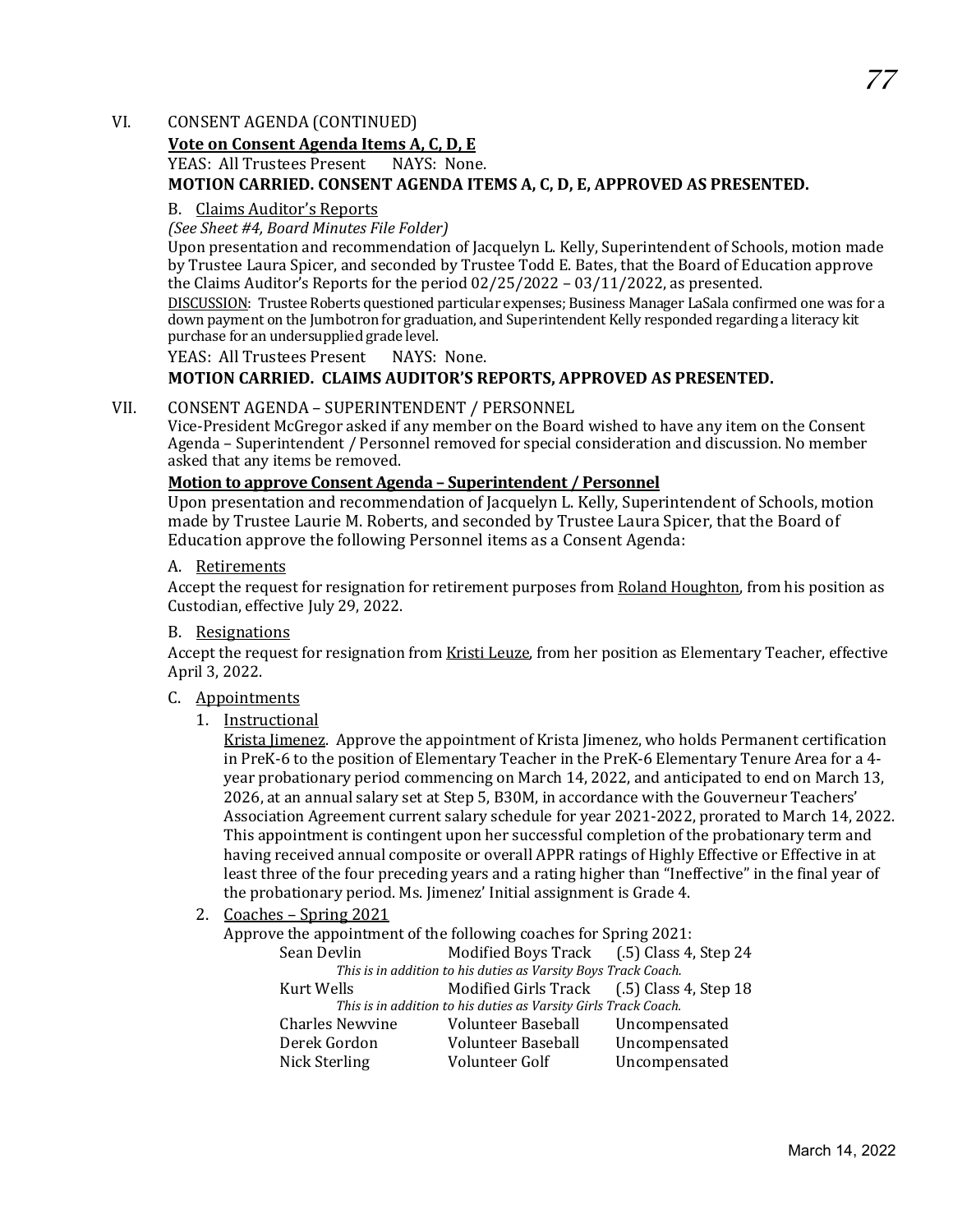# VII. CONSENT AGENDA – SUPERINTENDENT / PERSONNEL (CONTINUED)

C. Appointments (Cont.)

*78*

3. Extra-Curricular

Approve the following appointments for Marching Band advisors for summer 2022, to be paid from the 2022-2023 extracurricular salary schedule:

| Victor Correa III | <b>Marching Band Director</b> | Class A, Step 5 |
|-------------------|-------------------------------|-----------------|
| Jenelle Yeoman    | Assistant 1                   | Class E, Step 5 |
| Hillarie McIntosh | Color Guard                   | Class E, Step 3 |
| Lynn Kurdziel     | Assistant 2                   | Class E, Step 3 |
| Ryan Burt         | Volunteer                     | uncompensated   |
| Alexis Simmons    | Volunteer                     | uncompensated   |
|                   |                               |                 |

#### 4. Extra Duty

- a) Mentors and Mentees. Approve the following teachers as Mentors or Mentees for the 2021- 2022 school year: Kyle Baker, Mentor; Victoria Baker, Mentee
- b) Elementary School Afterschool Tutoring Instructors. Approve the appointment of the following teachers as Tutoring Instructors for the 2021-2022 school year, to be paid at the rate of \$30/hour through CRRSA funding: Beverly Phelps, Bridget Lewis.
- 5. Substitutes

Approve the appointment of Antoinette Cogan as Sub Teacher Retired for the remainder of the 2021-2022 school year.

### D. Extension of Probationary Period

Approve to extend the probationary period of Employee 00100, eighty (80) days from 08/29/2022 to 01/05/2023 due to a leave of absence incurred during the probationary period.

# **Vote on Consent Agenda – Superintendent/Personnel Items:**

YEAS: All Trustees Present

**Vice-President McGregor wished Mr. Houghton well on his retirement, saying he will be missed, especially by the students. She wished Ms. Leuze well at her new position and commended the coaches who took on the additional teams.** 

#### VIII. NEW BUSINESS

A. Leave Replacement

Upon presentation and recommendation of Jacquelyn L. Kelly, Superintendent of Schools, motion made by Trustee Todd E. Bates, and seconded by Trustee Laurie M. Roberts, that the Board of Education approve the appointment of Pat Williams, who is Permanently certified in N-6, as the long-term substitute for the Leave of Absence of Employee 00539, effective March 1, 2022, to *tbd,* at the rate of Retired Teacher/Teacher 25 day*.*

YEAS: Bates, Bush, Cartwright, McGregor, Ormasen, Roberts, Spicer NAYS: None. ABSTENTION - Lowry

#### **MOTION CARRIED. LEAVE REPLACEMENT APPOINTMENT OF PAT WILLIAMS FOR EMPLOYEE 00539, APPROVED AS PRESENTED.**

#### B. Acceptance of Gift

Upon presentation and recommendation of Jacquelyn L. Kelly, Superintendent of Schools, motion made by Trustee Todd E. Bates, and seconded by Trustee Dr. William Cartwright, that the Board of Education accept the gift of \$5,000, from the Senior Class of 2022 parent group to be used in support of the jumbotron rental for graduation, and increase the 2021-2022 budget A2850.400.23.0000 by the same.

YEAS: All Trustees Present NAYS: None.

**MOTION CARRIED. GIFT FROM THE SENIOR CLASS OF 2022 PARENT GROUP, ACCEPTED AS PRESENTED.**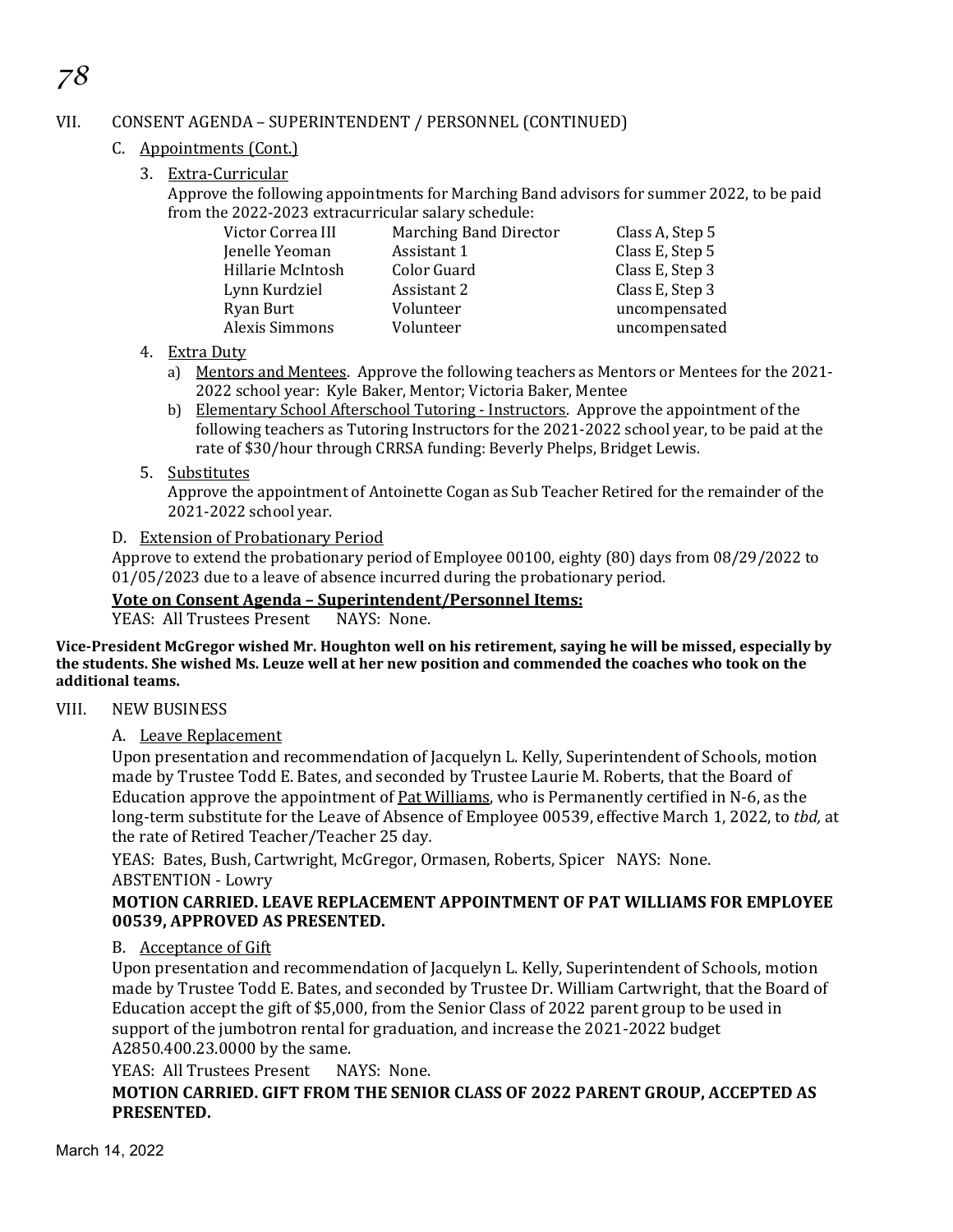#### VIII. NEW BUSINESS (CONTINUED)

#### C. Compensation Rate for Election Inspectors

Upon presentation and recommendation of Jacquelyn L. Kelly, Superintendent of Schools, motion made by Trustee Laurie M. Roberts, and seconded by Trustee Todd E. Bates, that the Board of Education approve to compensate Election Inspectors at the rate of \$150/day on School District voting days during the 2021-2022 school year.<br>YEAS: All Trustees Present NAYS: None.

YEAS: All Trustees Present

# **MOTION CARRIED. COMPENSATION RATE FOR ELECTION INSPECTORS, APPROVED AS PRESENTED.**

#### D. Appointment of Inspectors and Officers for the Annual Meeting and Vote

WHEREAS, the Board of Education of the Gouverneur Central School District, St. Lawrence County, New York, has called an Annual School Board Election and Budget Vote of the qualified voters of said School District to be held on the 17<sup>th</sup> day of May, 2022, and WHEREAS, it is now desired to provide for the appointment of inspectors and officers for said Annual School Board Election and Budget Vote; NOW, THEREFORE, BE IT RESOLVED, that upon presentation and recommendation of Jacquelyn L. Kelly, Superintendent of Schools, motion made by Trustee Todd E. Bates, and seconded by Trustee Naaman Lowry, that the Board of Education approve the appointment of the Chairperson, certified inspectors, acting clerk, and assistant clerk as follows:

- 1. **Lisa McGregor**, a duly qualified voter of said School District, is hereby appointed as the Chairperson of the Annual School Board Election and Budget Vote on May 17, 2022, and the Budget Hearing on May 9, 2022.
- 2. The following named qualified voters of said School District are hereby appointed to act as Inspectors of Election of the Annual School Board Election and Budget Vote, so that there shall be at least two Inspectors for each voting machine to be used thereat: **Diane Kelley**, Chief Election Inspector; **Judith Poticher,** Election Inspector; and **Susan McHeffey and Jamie Weber,** as Alternates**.**
- 3. **Lisa Sheen,** a duly qualified voter of said School District, is designated as Acting Clerk in the absence or inability to act of the District Clerk, for purposes of said Annual School Board Election and Budget Vote.
- 4. **Kim Shampine** is designated as Assistant Clerk of said Annual School Board Election and Budget Vote.
- 5. Be it further resolved, the Board authorizes the Clerk to make any changes to the appointments as deemed necessary, per the county list of approved inspectors, or appoint at least two inspectors for each voting machine from the list of certified inspectors.

#### YEAS: All Trustees Present NAYS: None. **MOTION CARRIED. APPOINTMENT OF INSPECTORS AND OFFICERS, APPROVED AS PRESENTED.**

#### IX. COMMENT PERIOD

No comments were shared from the audience.

X. ADJOURN TO EXECUTIVE SESSION

Motion made by Trustee Laurie M. Roberts, and seconded by Trustee Dr. William Cartwright, to adjourn to executive session to discuss the employment history of a particular person and collective negotiations pursuant to Article 14 of the Civil Service Law.

YEAS: All Trustees Present NAYS: None.

#### **MOTION CARRIED. MEETING ADJOURNED TO EXECUTIVE SESSION AT 6:03 PM.**

Vice-President McGregor announced that the Board would have no further business to take place in open session.